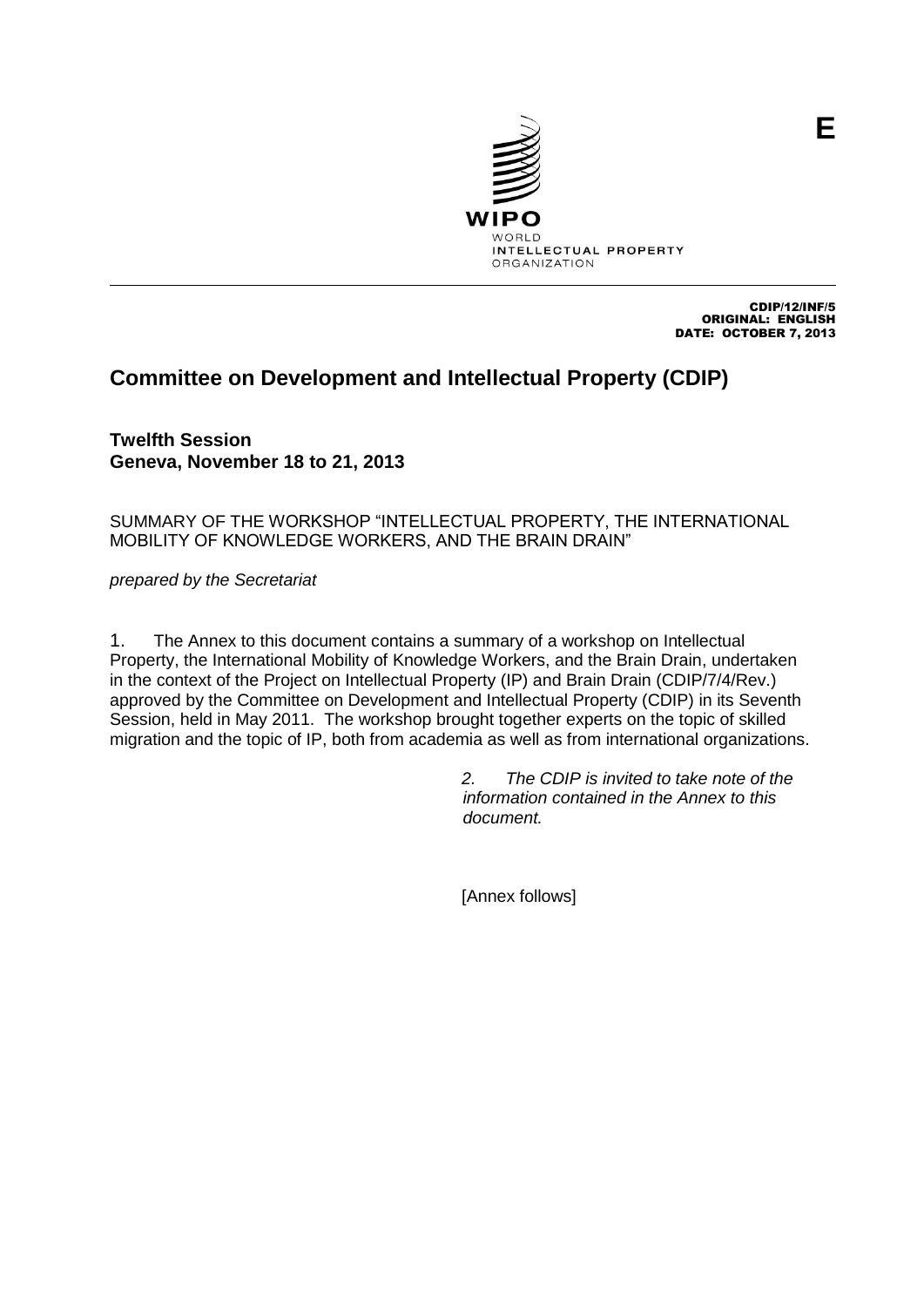## **Table of contents**

| 1. Studying the international mobility of high-skilled workers: data availability, stylized facts |  |
|---------------------------------------------------------------------------------------------------|--|
| 2. IP and the international mobility of skilled workers: a framework of analysis.  5              |  |
| 3. Innovation, knowledge diffusion and the international mobility of knowledge workers  6         |  |
|                                                                                                   |  |
|                                                                                                   |  |
|                                                                                                   |  |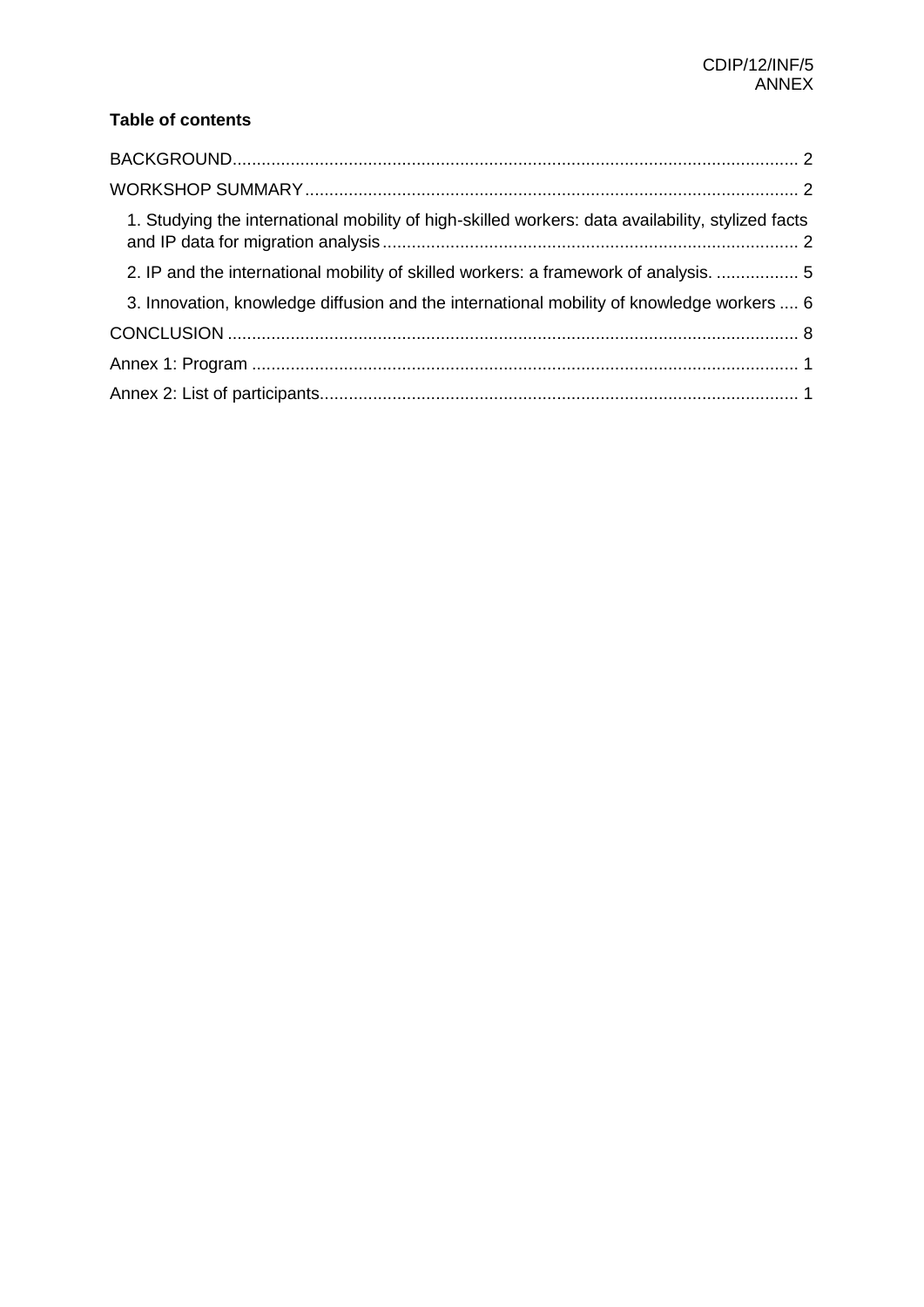## <span id="page-2-0"></span>**BACKGROUND**

In 2007, Member States of the World Intellectual Property Organization (WIPO) adopted the decision that formally established the "Development Agenda of WIPO" with the aim of placing development at the heart of the Organization's work. The decision consisted of the adoption of a set of 45 Development Agenda recommendations and the establishment of a Committee on Development and Intellectual Property (CDIP). The 45 recommendations are grouped into six clusters reflecting the main areas of focus of the Development Agenda. Cluster E, "Institutional Matters including Mandate and Governance", included recommendation 39, which reads as follows:

*"39. To request WIPO, within its core competence and mission, to assist developing countries, especially African countries, in cooperation with relevant international organizations, by conducting studies on brain drain and make recommendations accordingly."*

The project entitled "Intellectual Property (IP) and Brain Drain" (CDIP/7/4 REV) implements this recommendation.

In line with the activities foreseen under this project, this report summarizes the main discussion and conclusions of the expert workshop organized at WIPO premises, on April 29 and 30, 2013. Under the title "Intellectual Property, the International Mobility of Knowledge Workers, and the Brain Drain", the workshop brought together experts on the topic of skilled migration and the topic of IP, both from academia as well as from international organizations. It discussed several themes at the cross-roads of these topics – the program and list of participants are included as annexes to this document.

The present document does not necessarily reflect the WIPO Secretariat's view on the topics discussed, but the workshop participants' expert opinion.

#### <span id="page-2-1"></span>**WORKSHOP SUMMARY**

The workshop was structured along 6 different themes. For each theme, an expert was invited to write and present a survey paper. Additional experts from academia and from international organizations were asked to provide, for each paper, comments in order to enrich the workshop discussion and encourage debate.

Seven papers were presented in six different sessions. In turn, one can group the seven papers into three broad topics, namely:

- (1) Studying the international mobility of high-skilled workers: data availability, stylized facts and IP data for migration analysis.
- (2) IP and the international mobility of skilled workers: a framework of analysis.
- (3) Innovation, knowledge diffusion and the international mobility of knowledge workers.

#### <span id="page-2-2"></span>**1. Studying the international mobility of high-skilled workers: data availability, stylized facts and IP data for migration analysis**

For many years, one of the main problems associated with the study of international migration, and the brain drain in particular, was the severe lack of data on migration flows. Despite efforts to collect data undertaken by some international organizations, data on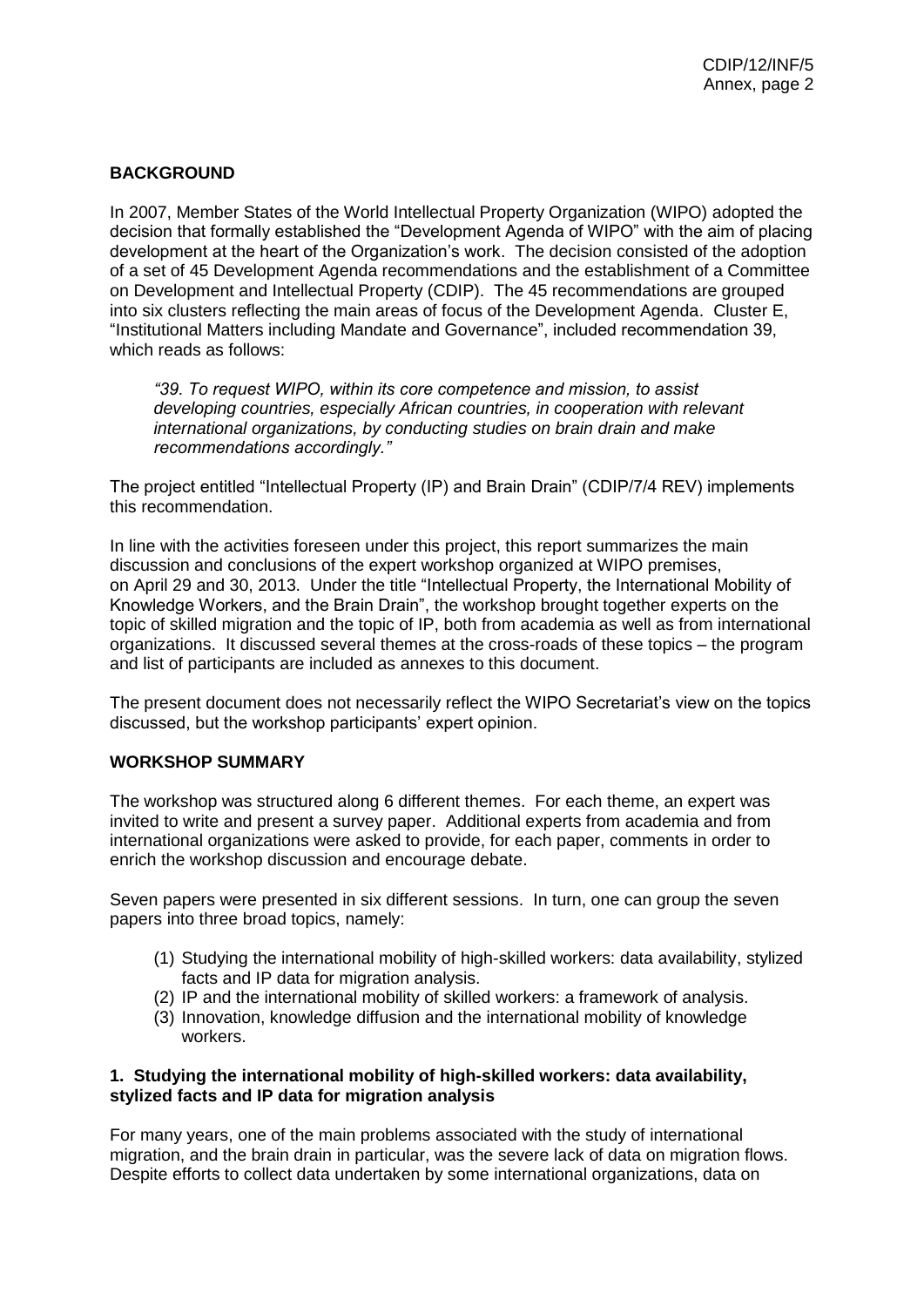tertiary educated migrants or migrants in high-skilled occupations – which characterize the bulk of the brain drain, were virtually unavailable until relatively recently. This lack of evidence translated into a debate on the brain drain and its associated consequences for economic development largely based on conceptual arguments.

The availability of census data starting in the late 1990s prompted a new strand of empirical research. In particular, census data allowed estimating the number of immigrants and emigrants, by decennial censuses, across countries. The underlying methodology consisted of collecting data from the population census of the educational and occupational structures of the foreign-born. At first, new migration data became available for selected countries of the Organisation for Economic Co-operation and Development (OECD), but they are now available for a considerable number of countries, including beyond the OECD.

Among other things, the availability of data has enabled better understanding of what the exact consequences of the international mobility of skilled workers are both for receiving countries as well as for the sending economies. These data have also made it possible to investigate the potential feedback channels that can turn the brain drain into a gain for the origin countries as well – namely, return migration with skills acquired abroad, human capital accumulation due to the future prospect of migration, and diasporas supporting home country development. In light of this latter evidence, workshop participants emphasized that the term 'brain drain' is slightly pejorative in a context in which the emigration of skilled workers could also be beneficial for sending countries. They argued that migration experts hardly used this term any more and suggested to adopt a different terminology to describe the phenomenon of high-skilled migration.

Overall, figures from the 2000 census – the latest available – show the overwhelming attractiveness of developed English-speaking countries for migrants. Indeed, the United States (US), but also the United Kingdom (UK), Australia and Canada, are the largest recipients of high-skilled workers. Although other countries like France and Switzerland receive a significant number of scientists and engineers, the magnitude of the flows cannot be compared with the one involved in the migration towards those English speaking countries.

Despite the availability of census-based data for migration analysis, the discussions also highlighted several limitations. A critical one is that migration figures can only be computed every ten years. This is precisely because population censuses – which typically occur only every ten years – are the ultimate source of the data.

Another important limitation concerns the definition of tertiary educated workers (and migrants), which lumps together a highly heterogeneous set of skills. In particular, workshop participants pointed out that census data cannot say much about the specific case of workers in Science, Technology, Engineering and Mathematics (STEM) occupations – 'knowledge workers', and therefore complementary data sources need to be assembled.

One alternative data source is students' international mobility information. Indeed, a large proportion of skilled migration occurs first through student visas: young individuals from around the world enroll in bachelor, masters or PhDs degrees abroad and, if they are not forced to come back, often look for a job in the same foreign country that hosted them as students.

Participants also highlighted the possibility to use information on the migratory background of inventors retrieved from patent data (patent-inventor data). Migration research has the potential to benefit from using this type of information. In part this is motivated by the fact that, in the last 20 years, there has been a remarkable increase in global flows of scientists and engineers, both in absolute terms and as a percentage of total migration flows. This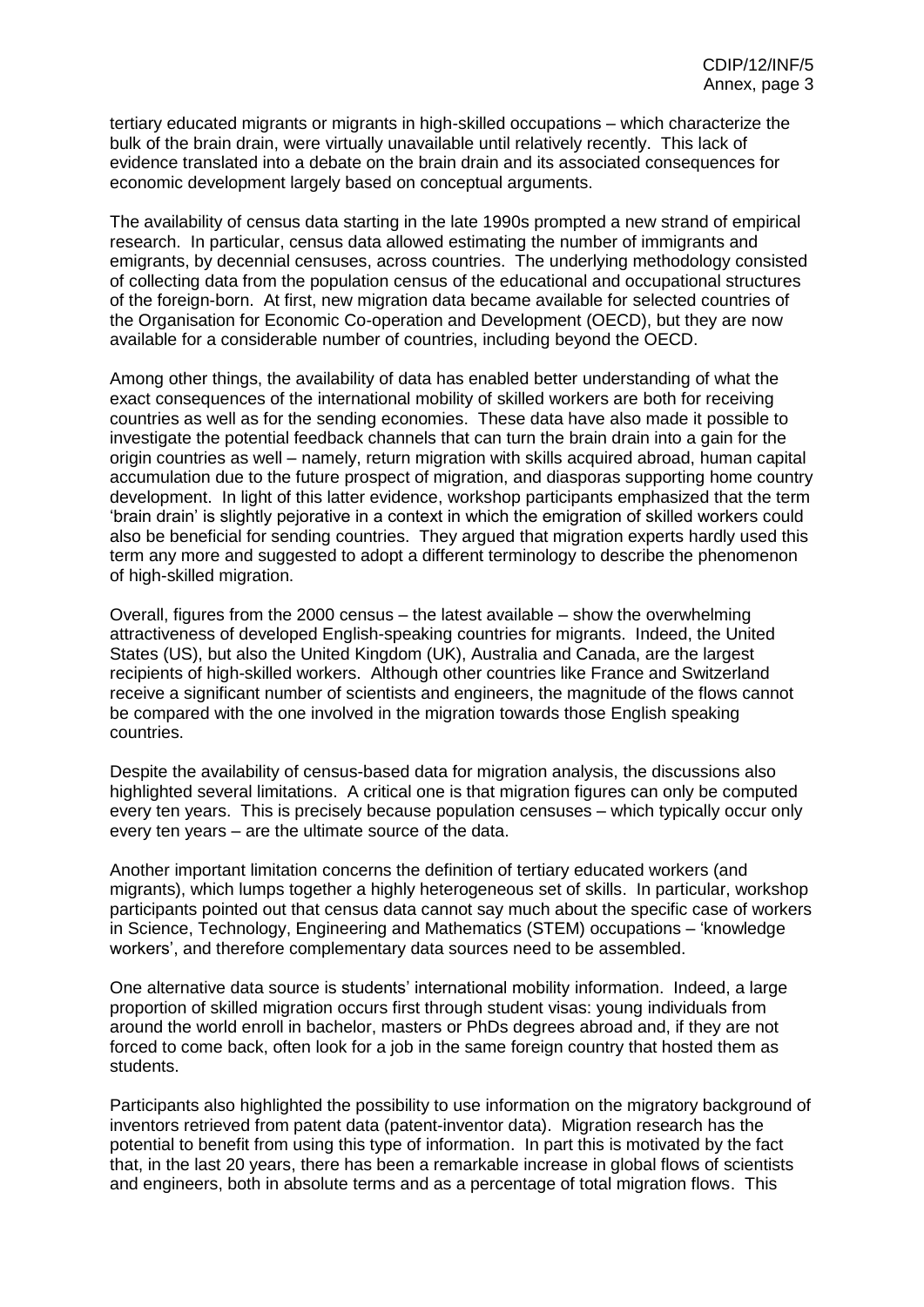makes the use of patent-inventor data for the analysis valuable, because these data capture precisely a very specific subgroup of highly-innovative people. Moreover, these data are retrieved from patent registers, avoiding the need for costly and time-consuming colleaction of statistics.

To date, the scarce but growing empirical literature on high-skilled migration and innovation focuses mainly on the US, plus the migratory experience of selected Asian countries, namely India and China. Much less evidence exists for other countries, especially on the role of diasporas in affecting innovation outcomes and international knowledge diffusion. Again, workshop participants highlighted the possibilities of patent-inventor data to overcome this lack of empirical evidence.

Using patent-inventor data for migration analysis does not come without limitations. A critical one is that, in general, the nationality or country of birth of the inventors is not reported – only the current country of residence. One technique to overcome this limitation, thoroughly presented during the workshop, is the so-called 'ethnic matching', or 'ethnic disambiguation' of inventor names (e.g., inventors with the names Gupta or Desai are more likely to be of Indian origin). By ascertaining the cultural origin of inventors, one can infer their potential migratory background.

An example of ethnic matching techniques, presented at the workshop, is the IBM-GNR system.<sup>1</sup> This is a commercial software that uses historical registers of immigration to the US to provide a comprehensive list of 750,000 full names, with an associated country of origin – which, in turn, functions as a 'dictionary' of names and cultural origins, over time. Using this software, one can estimate, with a certain probability, the number of inventors residing in countries different from their country of origin. Moreover, this software can also provide information on the number of inventors without migratory background but with foreign roots (second or third generations of immigrants), which are likely to play a role as skilled diasporas as well. Another advantage of the software is its ability to assign gender probabilities to inventor names, providing a window into the gender dimension of skilled migration. Although these techniques do not come without caveats, participants agreed on the need to make use of them in order to better understand the phenomenon of high-skilled migration, and the potential role of IP.

One important limitation in employing patent data as a source of migration information is the bias inherent to patenting activity. For instance, research has shown that more than half of inventions in high income countries are never patented. It has also shown the highly skewed distribution of patent values. For some inventors one never observes a patent and for many others, only a few patents. These biases need to be taken into account when mapping international mobility flows of inventors.

Finally, workshop participants discussed the measurement of return migration. Looking at returnee inventors as inferred from patent data would add an important perspective to the analysis. However, so far, the absence of unique identifiers for inventors has prevented analyzing how returnee inventors affect economic development outcomes.

In parallel to the use of ethnic matching methods to infer the migratory background of inventors, workshop participants welcomed the work undertaken by the WIPO Secretariat on mapping the migration patterns of inventors using Patent Cooperation Treaty (PCT) applications. Participants agreed that these new data resemble skilled migration figures in general and, in particular, they resemble what anecdotal evidence and case studies have suggested about the migration of scientists, engineers and information and communications

 1 IBM-GNR stands for International Business Machines - Global Name Recognition.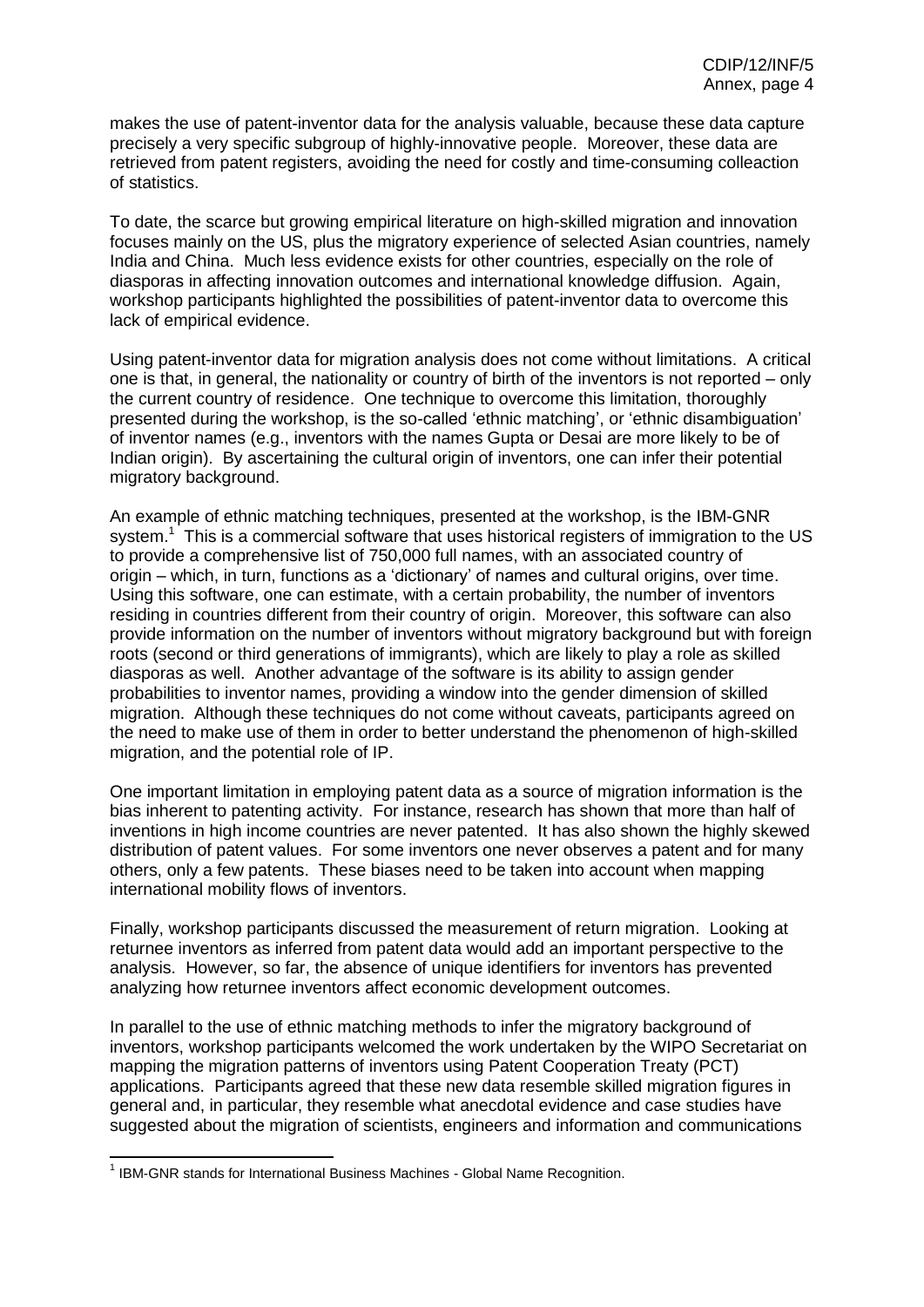technology (ICT) workers. Migration and innovation analysis stands to benefit considerably from using the PCT-based migration data for economic research. In fact, several participants encouraged WIPO to undertake further research on migration, IP and innovation using these and related datasets, as well as to share as much data as possible with the research community.

Compared to other patent-inventor datasets, PCT data hold several advantages. In particular, they include migration figures for a large number of countries; enable cross-country comparisons, given that the same application procedures apply to all applicants from across different countries; and are likely to include high value patents, as applicants are willing to bear the costs of obtaining protection beyond the office of first filings. Above all, PCT data offer direct information on inventor nationality and residence, thus avoiding the need to infer the likely cultural origin of inventor names.

Participants rightly pointed out that PCT inventor migration data likely underestimate migration flows, to the extent that they do not include those foreign-born inventors that have become naturalized in their host countries. They also do not include second and third generation migrants. Quite likely, the actual migration figures are somewhere in between what ethnic matching methods deliver and what the data retrieved from PCT applications say.

## <span id="page-5-0"></span>**2. IP and the international mobility of skilled workers: a framework of analysis.**

An important part of the workshop discussion focused on the possible links between the IP regime of countries, on the one side, and the out-migration of the most skilled workers, on the other side. Put differently, is there a relationship between IP and brain drain? And if so, does it differ across developing countries? Does IP protection affect scientists' and engineers' decisions about where to exercise their profession? Do gaps in the protection of IP nurture the brain drain of the most skilled workers? Do skilled diasporas and migrant returnees influence how IP is protected in their home countries? Are diasporas' and returnees' effects on home country innovation and development influenced by the IP regime?

There is no empirical research on these questions – in part due to the poor availability of migration flows. Only a few theoretical papers exist, which have concluded that a country can only attract international scientists and inventors through IP protection after reaching a critical level of innovation capacity.<sup>2</sup>

In addition, some scholars have shown that diasporas can strength home country institutions. Better institutional environment abroad may induce emigrants to directly and indirectly contribute to institutional reforms in their home countries. In terms of the IP regime, some workshop participants wondered whether the outward migration of skilled workers may impact on the effectiveness of the IP system in reaching its goals of promoting innovation and technology transfer.

Finally, an additional research strand has argued that the IP regime of sending countries can increase the benefits of diasporas and transform the brain drain into brain gain. The rationale behind this argument is as follows: the protection of IP may attract workers into the innovation sector; as a consequence, the knowledge sent back by the diaspora is received by a larger range of workers with better absorptive capacity to transform this knowledge into local innovation. Thus, strengthening the IP system amplifies the effects of diasporas on

1

<sup>2</sup> See, for example, McAusland, Carol, and Peter Kuhn. 2011. "Bidding for Brains: Intellectual Property Rights and the International Migration of Knowledge Workers." *Journal of Development Economics* 95(1): 77–87.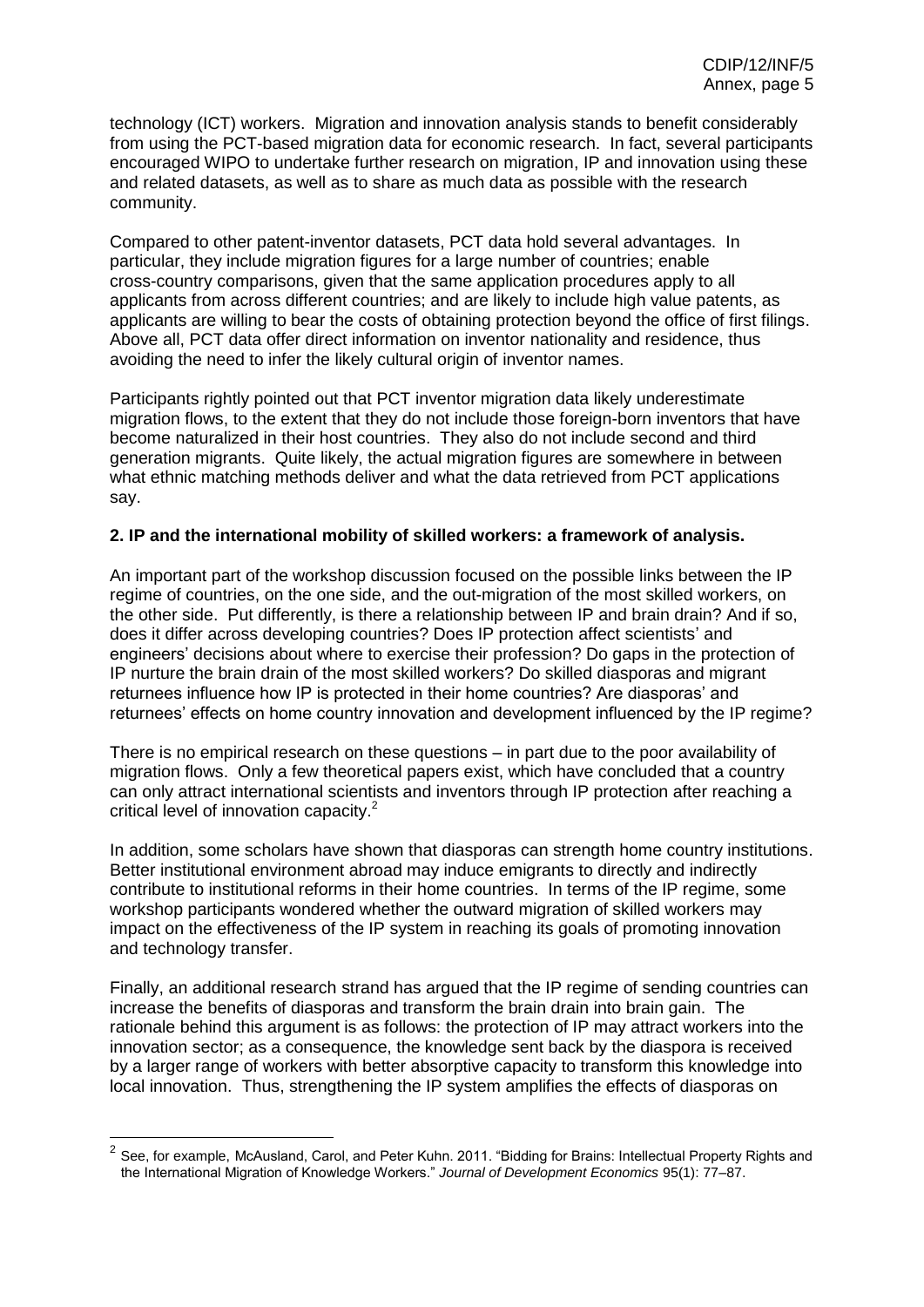home country innovation. Some evidence seems to point in this direction, though it would be premature to draw any firm conclusions.

Workshop participants also highlighted that IP may affect the attraction of foreign direct investment (FDI) and trade. Through this relationship, in turn, IP may stimulate international technology transfer. In parallel, scholars have shown that emigrants can stimulate FDI flows and trade to their home countries – for example, by leveraging the reputation of their home countries in international business networks.

In sum, participants observed that the role of IP in the context of high-skilled migration is an interesting research avenue which is relatively under-investigated to date and which could be analyzed using patent-inventor data.

Many studies – including the mapping exercise conducted by WIPO Secretariat – have shown that African economies are the most affected by the brain drain of skilled workers – at least in relative terms. The workshop thus devoted part of the discussion to the particularities of African economies. Overall, data reveal that the US is the major destination for high-skilled Africans. However, beyond the US, other OECD countries benefit from skilled African immigration, notably France, the UK and Canada. Among the African economies most affected by the brain drain, Liberia, Ghana, Sierra Leone, Mauritius and Kenya stand out.

Workshop participants highlighted two important considerations in relation to Africa. The first concerns the implementation of policies requiring skilled emigrants – including inventors – to return home. Although many African governments have considered such return requirements, implementing such policies without good conditions at home may be counterproductive. The second relates to the impact of diasporas in the development of African economies. As an example, the workshop focused on the case of South Africa. Mindful that the country's situation is not necessarily representative of lower income African economies, South Africa provides an interesting case study as it suffers from the brain drain of its skilled labor force but, at the same time, it attracts a considerable number of talented workers from other African economies; the latter workers, in turn, either remain in the country or use it as a bridge to migrate to more developed economies. In the meantime, South Africans abroad are seen as successful professionals and entrepreneurs. However, they do not seem to engage much with their home country's National System of Innovation. At the same time, South Africa's National System of Innovation is capable of maintaining scientific and industrial links with institutions and researchers abroad, but not necessarily with South African nationals. More generally, the audience observed that African countries do not know much about their diasporas. This potential disconnect between some African countries and their skilled diasporas needs to be taken into account when designing policies to mobilize overseas diasporas for domestic development.

#### <span id="page-6-0"></span>**3. Innovation, knowledge diffusion and the international mobility of knowledge workers**

Finally, workshop participants explored the links between high-skilled migration, innovation, entrepreneurship, and the diffusion of knowledge.

The innovation literature has long argued that geographical proximity between knowledge workers is associated with the formation of social relationships that ease the transmission of tacit knowledge – explaining, for example, the clustering of innovation activities in the Silicon Valley.

However, social relationships between people are, in turn, influenced by many factors, aside from the geographic one. One such dimension is co-ethnicity – i.e., sharing a common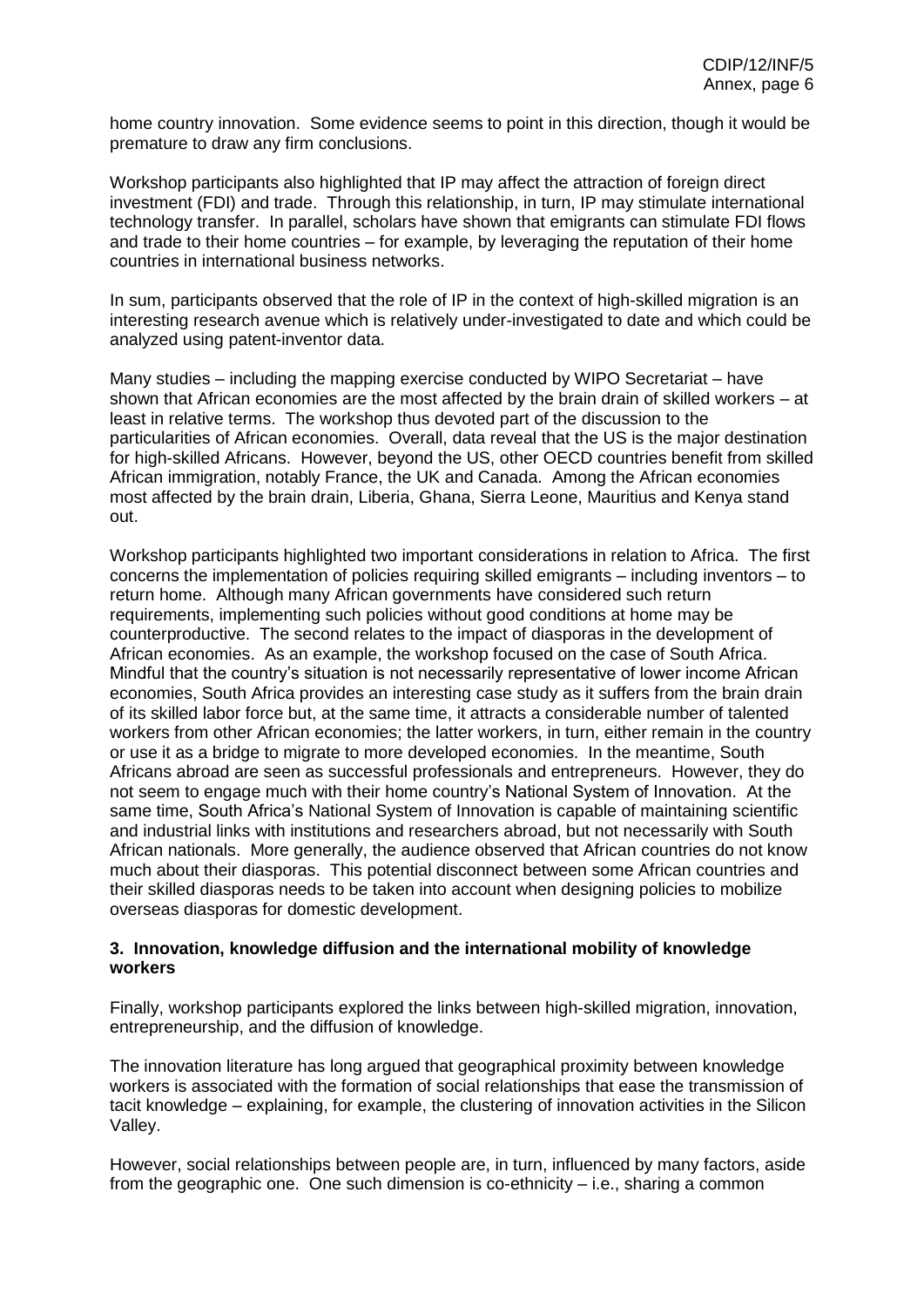culture and country of origin. In particular, co-ethnicity affects knowledge diffusion between co-ethnic immigrants that reside in the same host country. Co-ethnicity is also relevant in relation to the role of high-skilled diasporas. Indeed, high-skilled intellectual diasporas can constitute invisible nations abroad that convey information to their homelands. Even though the empirical research is not abundant, this latter consideration has attracted the attention of academics and policymakers alike, especially from the perspective of lower income sending countries. Skilled diasporas residing in technology leading countries can be important to convey knowledge back to their homelands.<sup>3</sup>

Is there any role for IP? IP protection facilitates trade and the international diffusion of ideas, for example, through patent disclosures and licensing. However, IP protection may also raise the costs of using ideas for further research, hampering the diffusion of knowledge – the so-called anti-commons effect. If IP protection indeed facilitates trade, and if diasporas are disproportionately likely to engage in ideas trade with their home countries, then patents and diasporas may well be complements with respect to international knowledge flows. For instance, recent research shows that the Chinese diaspora is much more effective than the Indian diaspora in transferring knowledge back to their home countries. <sup>4</sup> Workshop participants discussed whether the IP system has any role in explaining this outcome.

A considerable amount of empirical evidence exists on the contribution of migrants to the scientific and technology advances in their host country. For instance, in the US, estimates suggest that immigrants produce around 25% of all US patents – as inferred from data from the US patent office. As a result, how to attract skilled migrants that foster domestic innovation and entrepreneurship has become a prominent policy topic in the US and, indeed, in other high income countries.

Aside from documenting the contribution of immigrant workers, a lively academic debate exists on how skilled immigration affects innovation outcomes and economic performance. For example, recent research seems to show that once the educational background is taken into account, immigrants are not more innovative than natives – but not less either.<sup>5</sup> In other words, controlling for skills, migrants and natives are comparable.

Workshop participants also explored to what degree do migrants substitute or complement native workers? In a simple framework, more skilled immigrants shift the labor supply curve downwards and, in turn, decrease wages of those natives in their same skills group. Interestingly however, most empirical studies show that wages of natives of the same education and occupational segment actually increase. One plausible explanation for this result is the possible existence of technology shocks that increase employment (and wages) of both natives and immigrants at the same time. Another explanation may be the potential existence of externalities that raise the productivity of skilled native workers thanks to the knowledge spillovers brought in by skilled immigrants.

In this context, some workshop participants observed that research on immigration and innovation needs to put the role of firms at the center of analysis. Firms are the ultimate beneficiaries of human capital and knowledge transfers from abroad through immigration. From the firms' perspective, foreign knowledge can be accessed in two alternative ways:

-

<sup>3</sup> Agrawal, Ajay, Devesh Kapur, John McHale, and Alexander Oettl. 2011. "Brain Drain or Brain Bank? The Impact of Skilled Emigration on Poor-country Innovation." *Journal of Urban Economics* 69(1): 43–55. Kerr, William R. 2008. "Ethnic Scientific Communities and International Technology Diffusion." *Review of Economics and Statistics* 90(3): 518–537.

<sup>4</sup> Kerr, William R. 2008. "Ethnic Scientific Communities and International Technology Diffusion." *Review of Economics and Statistics* 90(3): 518–537.

<sup>5</sup> Hunt, Jennifer. 2011. "Which Immigrants Are Most Innovative and Entrepreneurial? Distinctions by Entry Visa." *Journal of Labor Economics* 29(3): 417–457.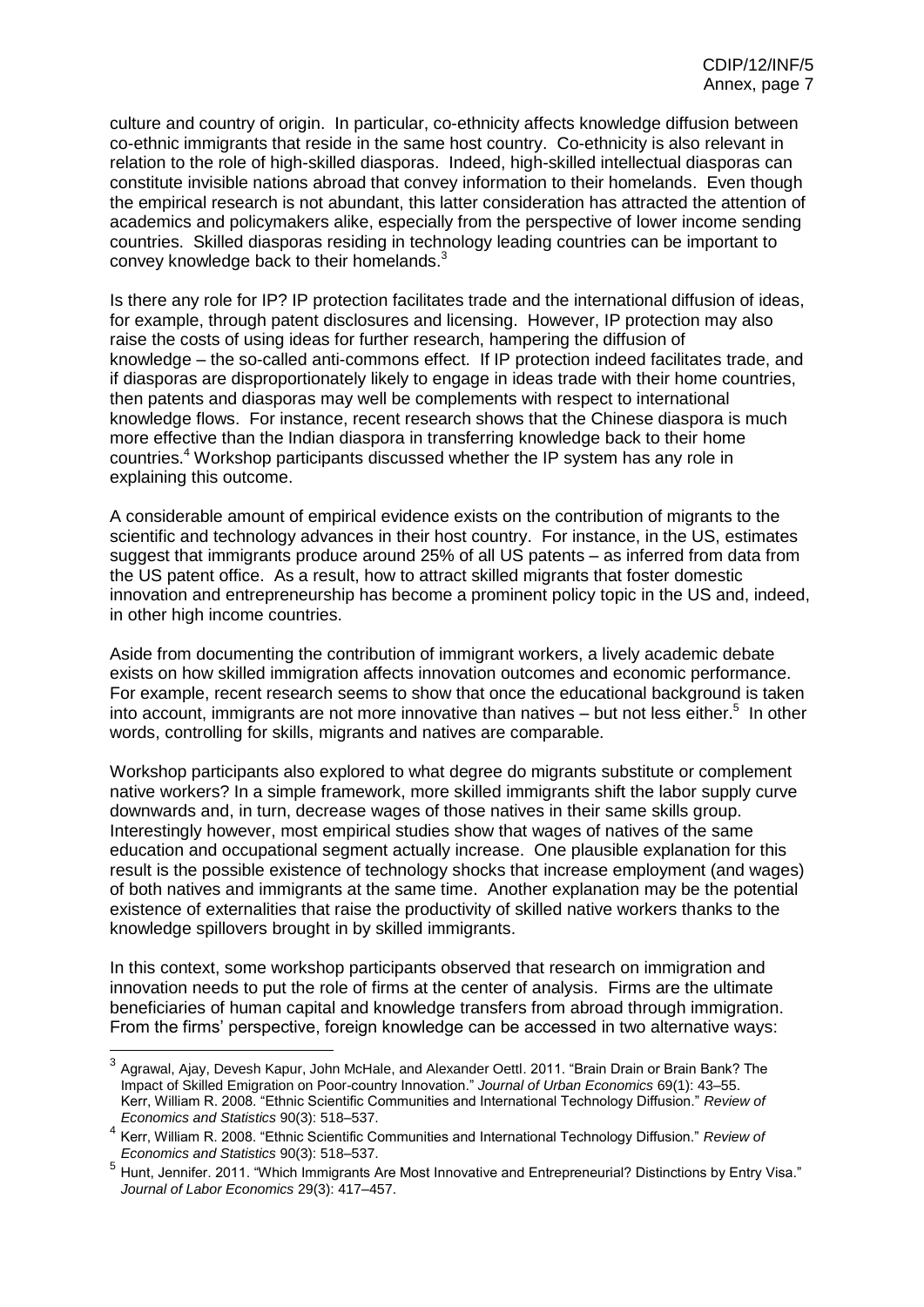first, the hiring of foreign researchers and other high-skilled workers (immigration); and second, moving closer to the source of foreign knowledge (R&D off-shoring). Theoretical and empirical research on immigration and innovation needs to recognize the potential trade-off between these two channels, and, in this context, explore how IP may play a role in affecting firms' hiring and R&D location strategies.

Workshop participants pointed out that in some countries – for example, the US – immigration is firm-sponsored, whereas in others – for example, Canada – it is supply-driven, in the sense that migrants are selected according to their educational background and experience and not according to firms' needs. Understanding what role firms play in different immigration systems is important in evaluating how immigrants contribute to the economies of their host countries. Fortunately, the development of new employer-employee matched datasets offers new opportunities for conducting research in this area.

## <span id="page-8-0"></span>**CONCLUSION**

The workshop concluded with an open debate on all the topics covered and sought to distill recommendations as to what type of analytical work WIPO could conduct in the future.

First, there was wide consensus among workshop participants that it is unlikely that there is an important "first-order" relationship between the IP regime of countries and their in- and outflows of skilled people. Indeed, if any empirical relationship between the two emerges, it is probably governed by the level of development and employment opportunities of countries. In addition, workshop participants added that studying this relationship is conceptually challenging, because IP and brain drain operate at different levels: the IP regime of countries is at the level of institutions, at the macro level. The decision of an inventor, or other high-skilled workers, to emigrate, is at the individual level. Thus, conceiving an appropriate framework of analysis to associate both levels is challenging.

Despite this overall skepticism, IP may well play an indirect role in determining migration outcomes. One potential link could be through FDI. IP policies may influence the decisions of foreign investors and FDI flows, in turn, may lessen incentives for outward migration – as firms from high income countries provide employment opportunities in less developed economies. However, dynamic effects need to be taken into consideration: some literature has shown that skilled diasporas abroad foster FDI to their home countries.

Participants concluded that, given the high mobility of inventors, WIPO may be well-placed to continue researching the causes and consequences of skilled migration. While the creation of the PCT inventor migration database was already a valuable contribution to the research community, more efforts in this direction could follow. A large number of research questions on the topic of high-skilled migration and innovation remains to be answered.

Some of the workshop participants recommended that WIPO engages in research to disambiguate the likely cultural origin of inventors using their names and surnames, in order to characterize who are the inventors and their migratory background. In parallel, some participants highlighted the importance of conducting surveys of inventors. Survey evidence could help characterize inventors and their patenting practices, provide evidence on the reasons inventors migrate in the first place, and lead to be a better understanding of how inventor migration affects home and host country innovation outcomes. Finally, surveying inventors directly could also help in understanding whether there is any relationship between IP protection and the international migration of this subclass of skilled workers.

As for the substantive direction of future research work, the debate re-emphasized two points. First, migration analysis needs to pay closer attention to the behavior of firms.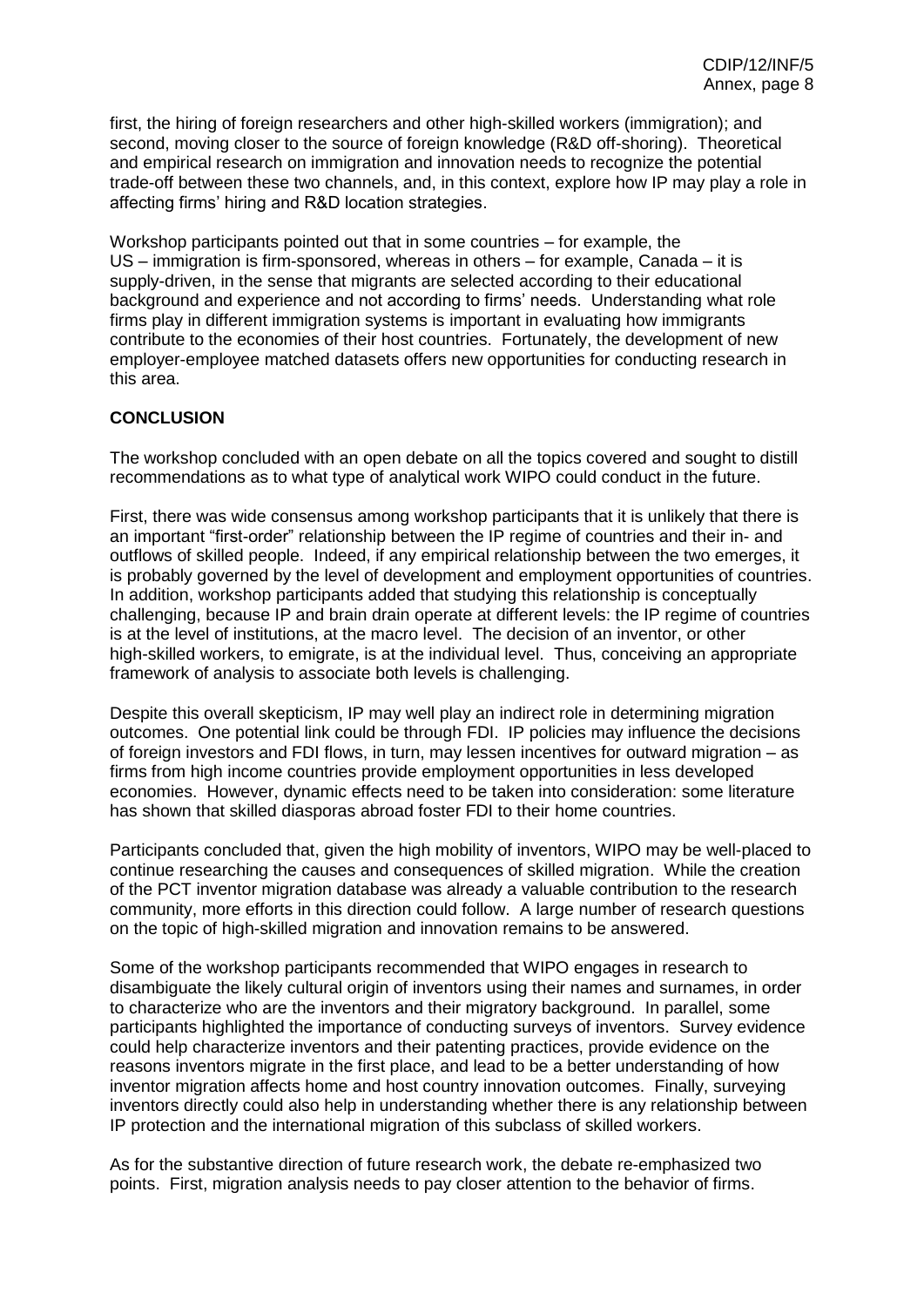Second, there is need to better understand the phenomenon of high-skilled return migration, which remains severely under-investigated, but may ultimately be one of the most important vehicles for spurring economic development in sending countries.

[End of Annex]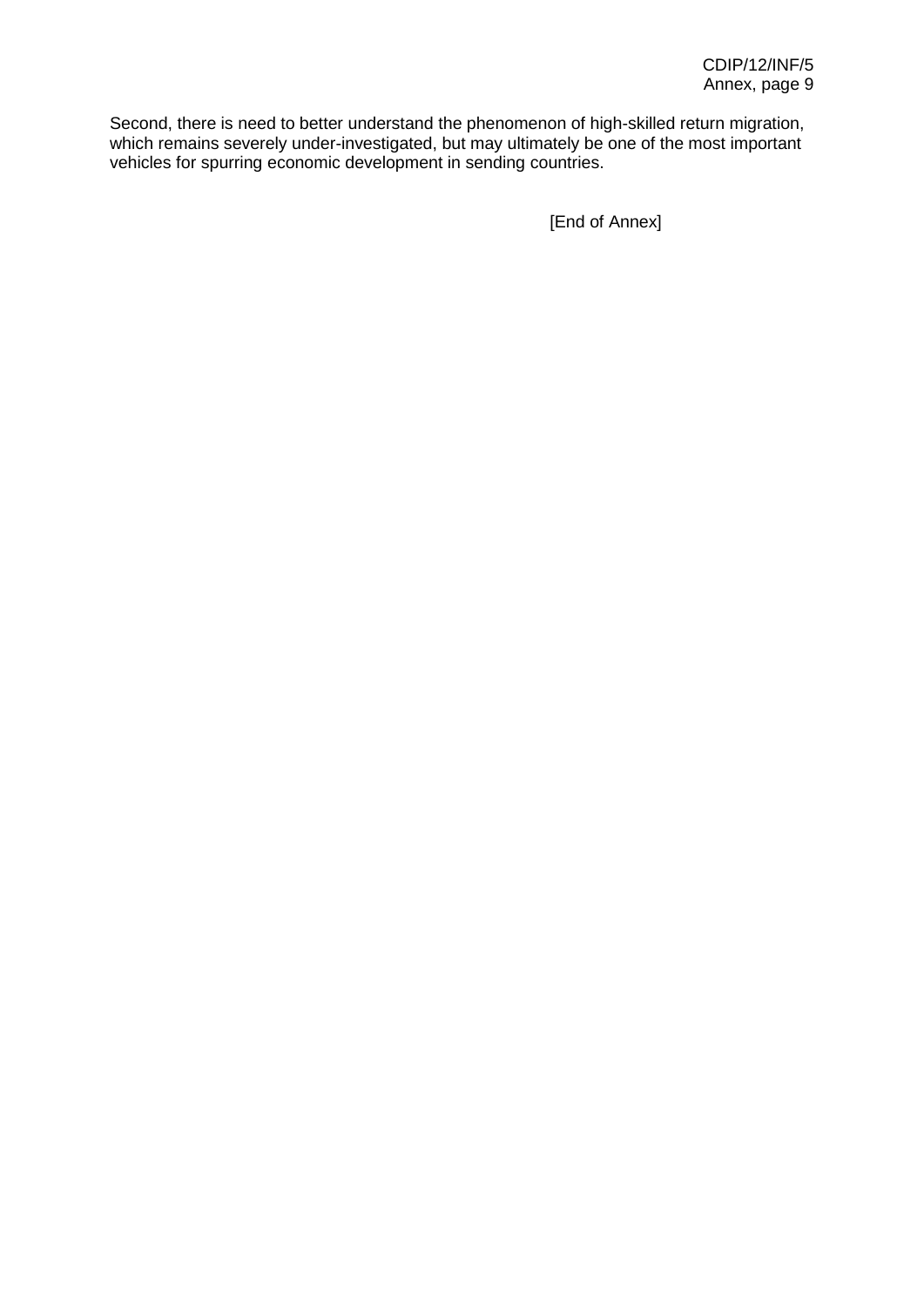Appendix I

**E**



## **WORKSHOP**

WIPO/EXP/IP/GE/13/INF.1 ORIGINAL: ENGLISH DATE: APRIL 24, 2013

# **WIPO Experts' Meeting on Intellectual Property, the International Mobility of Knowledge Workers and the Brain Drain**

organized by the World Intellectual Property Organization(WIPO)

**Geneva, April 29 and 30, 2013**

<span id="page-10-0"></span>PROGRAM

*Prepared by the Secretariat*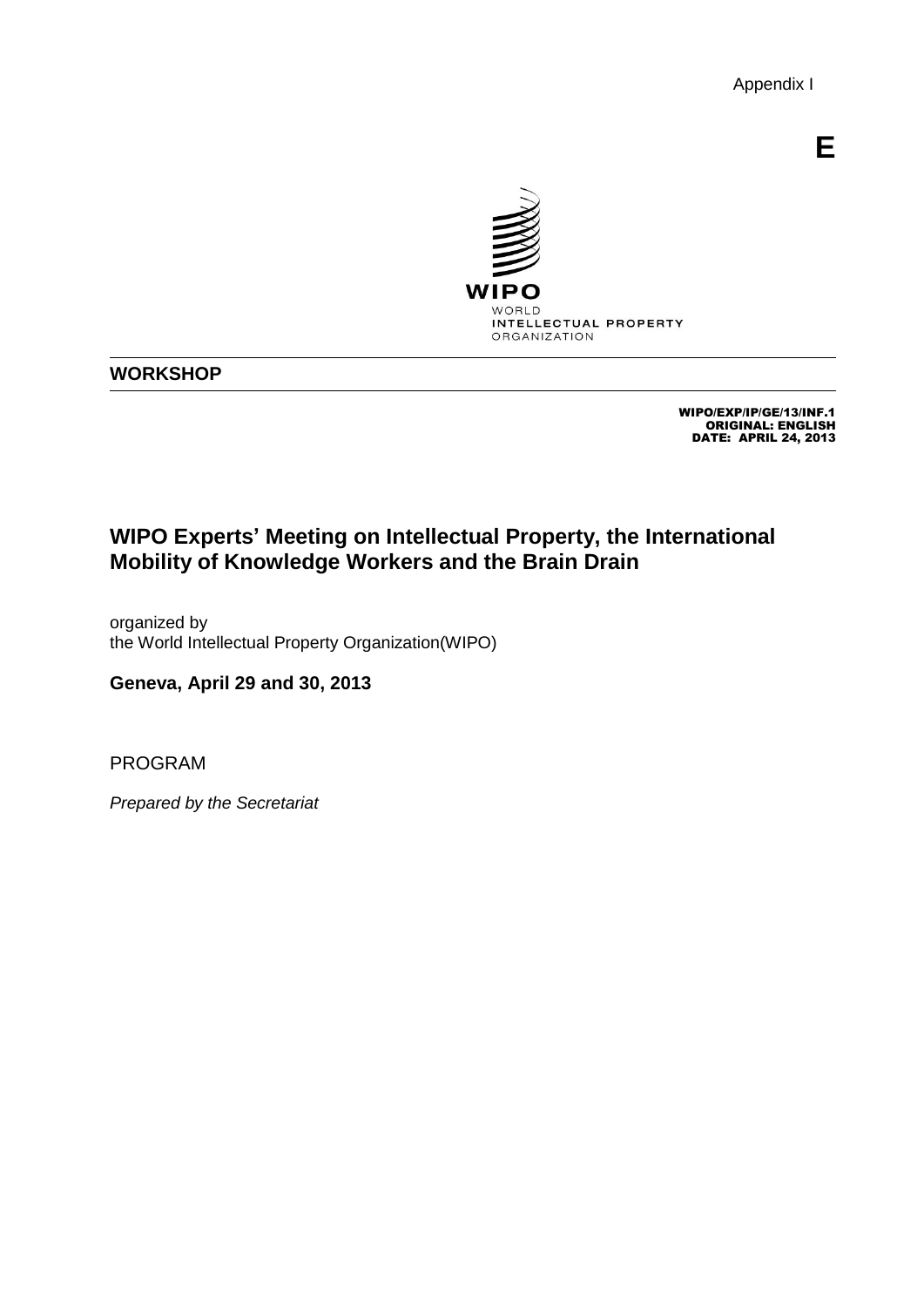## WIPO/EXP/IP/GE/13/INF.1 Appendix I

## Monday, April 29, 2013

| $9.00 - 9.20$                       | Welcome address and introduction by:                                                                                                   |                                                                                                                                                                                 |  |  |
|-------------------------------------|----------------------------------------------------------------------------------------------------------------------------------------|---------------------------------------------------------------------------------------------------------------------------------------------------------------------------------|--|--|
|                                     | Mr. Carsten Fink, Chief Economist, Economics and Statistics Division<br>(ESD), World Intellectual Property Organization (WIPO), Geneva |                                                                                                                                                                                 |  |  |
| $9.20 - 10.50$                      | Session 1: The International Mobility of Skilled Workers: General<br><b>Overview</b>                                                   |                                                                                                                                                                                 |  |  |
|                                     | Speakers: Mr. Çağlar Özden, Senior Economist, World Bank,<br>Washington D.C., United States of America                                 |                                                                                                                                                                                 |  |  |
|                                     | Mr. Christopher Parsons, Professor, Oxford University,<br><b>United Kingdom</b>                                                        |                                                                                                                                                                                 |  |  |
|                                     | 1 <sup>st</sup> Commentator:                                                                                                           | Mr. Michel Beine, Professor, University of<br>Luxemburg, Luxemburg                                                                                                              |  |  |
|                                     | 2 <sup>nd</sup> Commentator:                                                                                                           | Mr. Bela Hovy, Chief of Migration, United Nations<br>Population Division, New York, United States of<br>America                                                                 |  |  |
| $10.50 - 11.10$                     | <b>Coffee Break</b>                                                                                                                    |                                                                                                                                                                                 |  |  |
| $11.10 - 13.30$                     | Session 2: Using Patent Data to Track the Migratory Patterns of<br>skilled Workers                                                     |                                                                                                                                                                                 |  |  |
|                                     | Mr. Francesco Lissoni, Professor, University Bordeaux IV,<br>Speaker:<br>Bordeaux, France                                              |                                                                                                                                                                                 |  |  |
|                                     | 1 <sup>st</sup> Commentator:                                                                                                           | Mrs. Bronwyn Hall, Professor, Department of<br>Economics, University of California, Berkeley,<br><b>United States of America</b>                                                |  |  |
|                                     | 2 <sup>nd</sup> Commentator:                                                                                                           | Mrs. Theodora Xenogiani, Senior Economist,<br>Directorate for Employment, Labour and Social<br>Affairs, Organization for Economic Co-operation and<br>Development (OECD), Paris |  |  |
|                                     | The international mobility of inventors: a mapping exercise                                                                            |                                                                                                                                                                                 |  |  |
|                                     | Mr. Ernest Miguelez, Research Economist, ESD, WIPO<br>Speaker:                                                                         |                                                                                                                                                                                 |  |  |
| $13.30 - 14.30$                     | Lunch provided by WIPO                                                                                                                 |                                                                                                                                                                                 |  |  |
| $14.30 - 16.00$<br><b>Diffusion</b> | Session 3: Diaspora Networks and International Knowledge                                                                               |                                                                                                                                                                                 |  |  |
|                                     | Speaker:                                                                                                                               | Mr. Ajay Agrawal, Professor, Rotman School of<br>Management, Toronto, Canada                                                                                                    |  |  |
|                                     | 1 <sup>st</sup> Commentator:                                                                                                           | Mr. Hillel Rapoport, Professor, Bar Ilan University,<br>Ramat Gan, Israel                                                                                                       |  |  |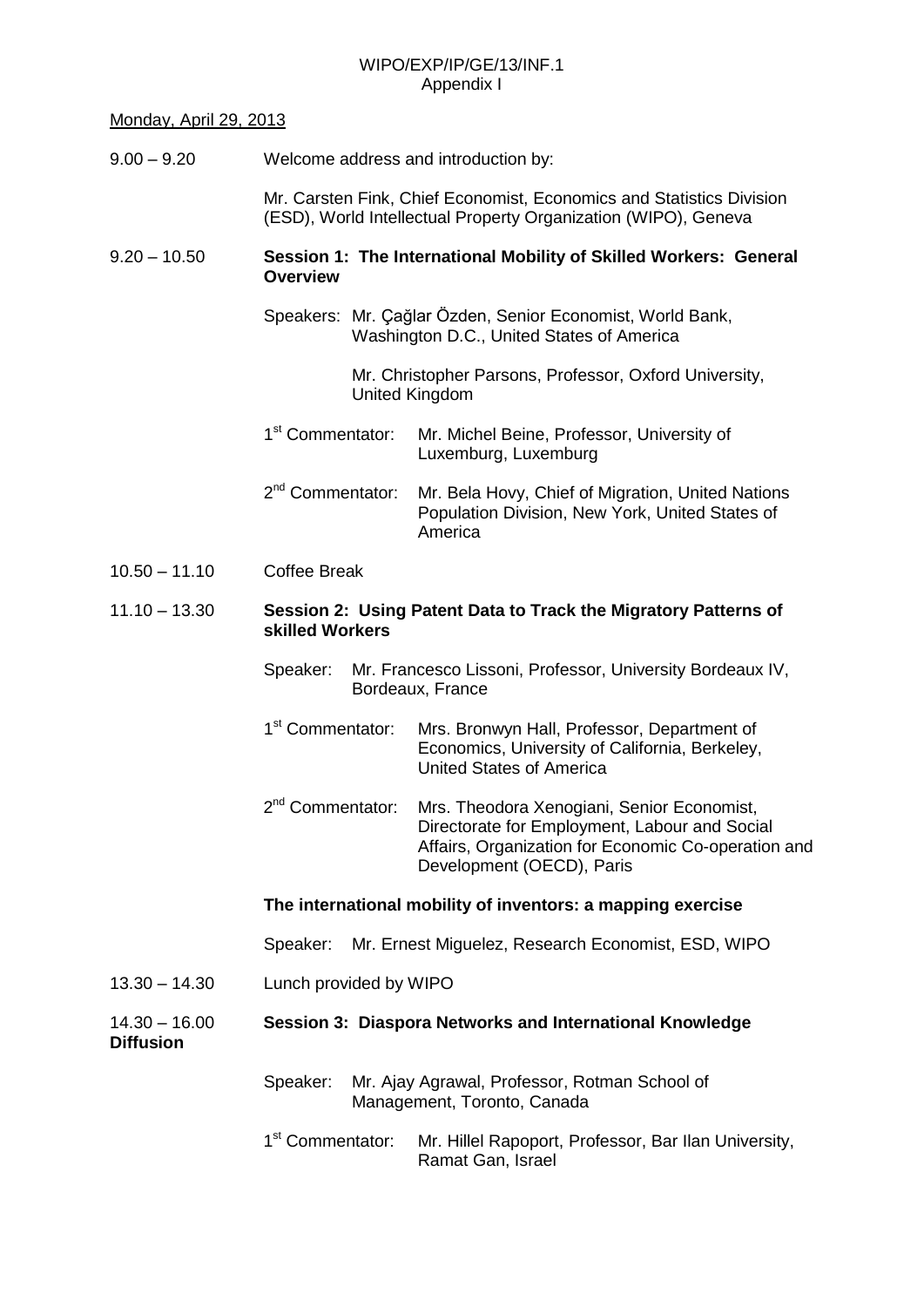## WIPO/EXP/IP/GE/13/INF.1 Appendix I, page 2

| $16.00 - 16.30$                     | 2 <sup>nd</sup> Commentator:<br><b>Coffee Break</b>                                                                                                         | Mrs. Roberta Piermartini, Economic Research and<br>Statistics Division, World Trade Organization<br>(WTO), Geneva     |  |
|-------------------------------------|-------------------------------------------------------------------------------------------------------------------------------------------------------------|-----------------------------------------------------------------------------------------------------------------------|--|
| $16.30 - 18.00$<br>Entrepreneurship | Session 4: International Migration, Innovation and<br>Speaker:<br>Mr. William Kerr, Professor, Harvard Business School,<br>Boston, United States of America |                                                                                                                       |  |
|                                     |                                                                                                                                                             |                                                                                                                       |  |
|                                     | 1 <sup>st</sup> Commentator:                                                                                                                                | Mr. Jinyoung Kim, Professor, Department of<br>Economics Korea University, Seoul                                       |  |
|                                     | 2 <sup>nd</sup> Commentator:                                                                                                                                | Mrs. Christiane Kuptsch, Senior Specialist in<br>Migration Policy, International Labour Organization<br>(ILO), Geneva |  |

19.00 Dinner hosted by WIPO

## Tuesday, April 30, 2013

| $9.00 - 10.30$  |                                                                                                                  | Session 5: Intellectual Property (IP) Protection and the Brain Drain                                                                                                                           |  |
|-----------------|------------------------------------------------------------------------------------------------------------------|------------------------------------------------------------------------------------------------------------------------------------------------------------------------------------------------|--|
|                 | Speakers: Mr. Alireza Naghavi, Professor, University of Bologna, Italy                                           |                                                                                                                                                                                                |  |
|                 | 1st Commentator:                                                                                                 | Mrs. Chiara Franzoni, Professor, Dipartimento di<br>Ingegneria Gestionale, Politecnico di Milano, Italy                                                                                        |  |
|                 | 2 <sup>nd</sup> Commentator:                                                                                     | Mr. Julio Raffo, Research Economist, ESD, WIPO                                                                                                                                                 |  |
| $10.30 - 11.00$ | <b>Coffee Break</b>                                                                                              |                                                                                                                                                                                                |  |
| $11.00 - 12.30$ | Session 6: Brain Drain and IP in Africa                                                                          |                                                                                                                                                                                                |  |
|                 | Speakers: Mr. Francois P. Kaboré, Professor, Georgetown University,<br>Washington D.C., United States of America |                                                                                                                                                                                                |  |
|                 | 1 <sup>st</sup> Commentator:                                                                                     | Mr. Michael Kahn, Professor, University of<br>Stellenbosch, Cape Town                                                                                                                          |  |
|                 | 2 <sup>nd</sup> Commentator:                                                                                     | Mr. Igor Paunovic, Economic Affairs Officer, Division<br>for Africa, Least Developed Countries and Special<br>Programs, United Nations Conference on Trade and<br>Development (UNCTAD), Geneva |  |
| $12.30 - 12.45$ | Wrap-up                                                                                                          |                                                                                                                                                                                                |  |
|                 | Speaker: Mr. Carsten Fink                                                                                        |                                                                                                                                                                                                |  |
| $12.45 - 14:00$ | Lunch provided by WIPO                                                                                           |                                                                                                                                                                                                |  |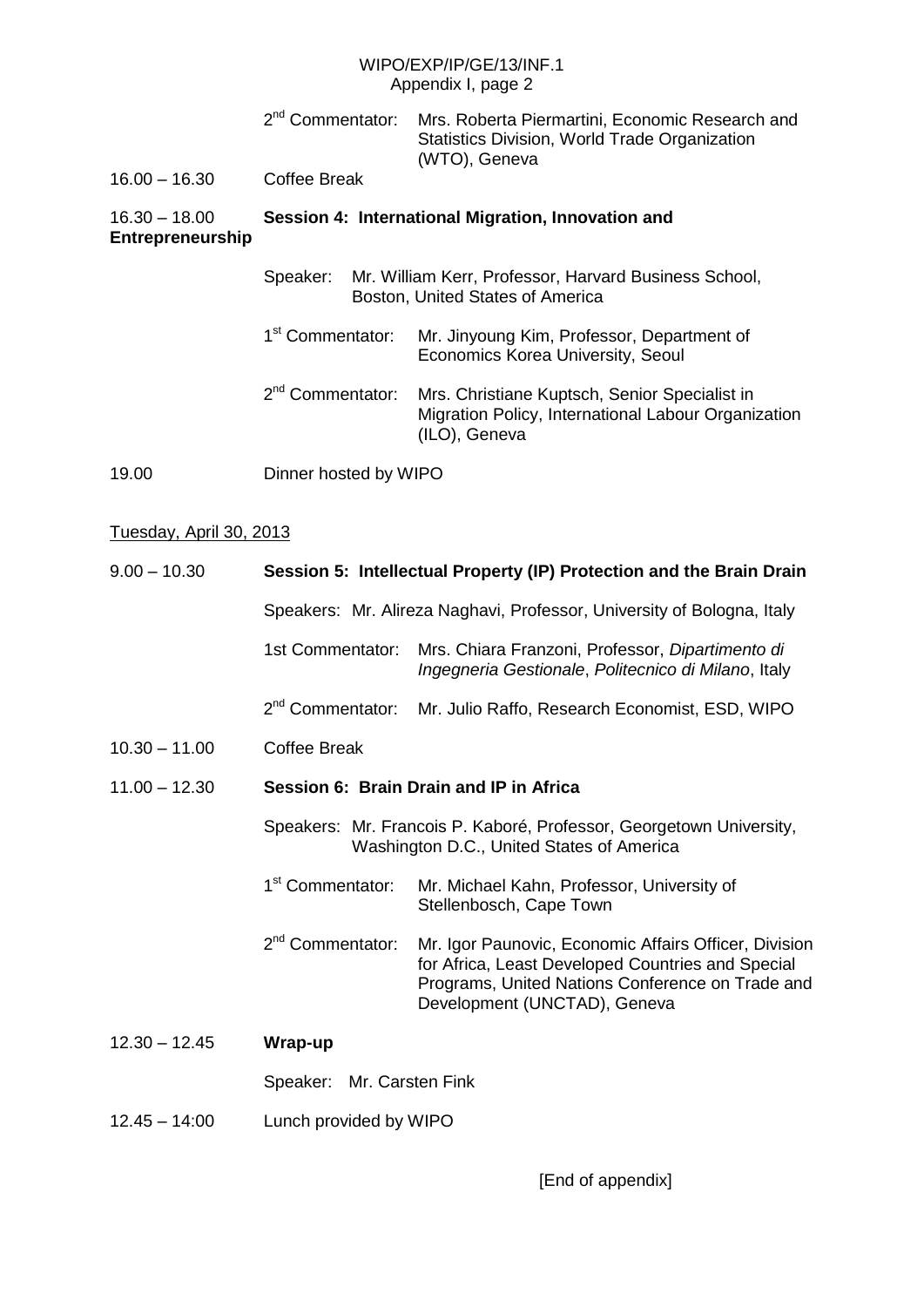Appendix II

**E**



## **WORKSHOP**

WIPO/EXP/IP/GE/13/INF/2 PROV. ORIGINAL: ENGLISH DATE: APRIL 30, 2013

# **WIPO Experts' Meeting on Intellectual Property, the International Mobility of Knowledge Workers and the Brain Drain**

organized by the World Intellectual Property Organization (WIPO)

**Geneva, April 29 and 30, 2013**

<span id="page-13-0"></span>LIST OF PARTICIPANTS

*prepared by the Secretariat*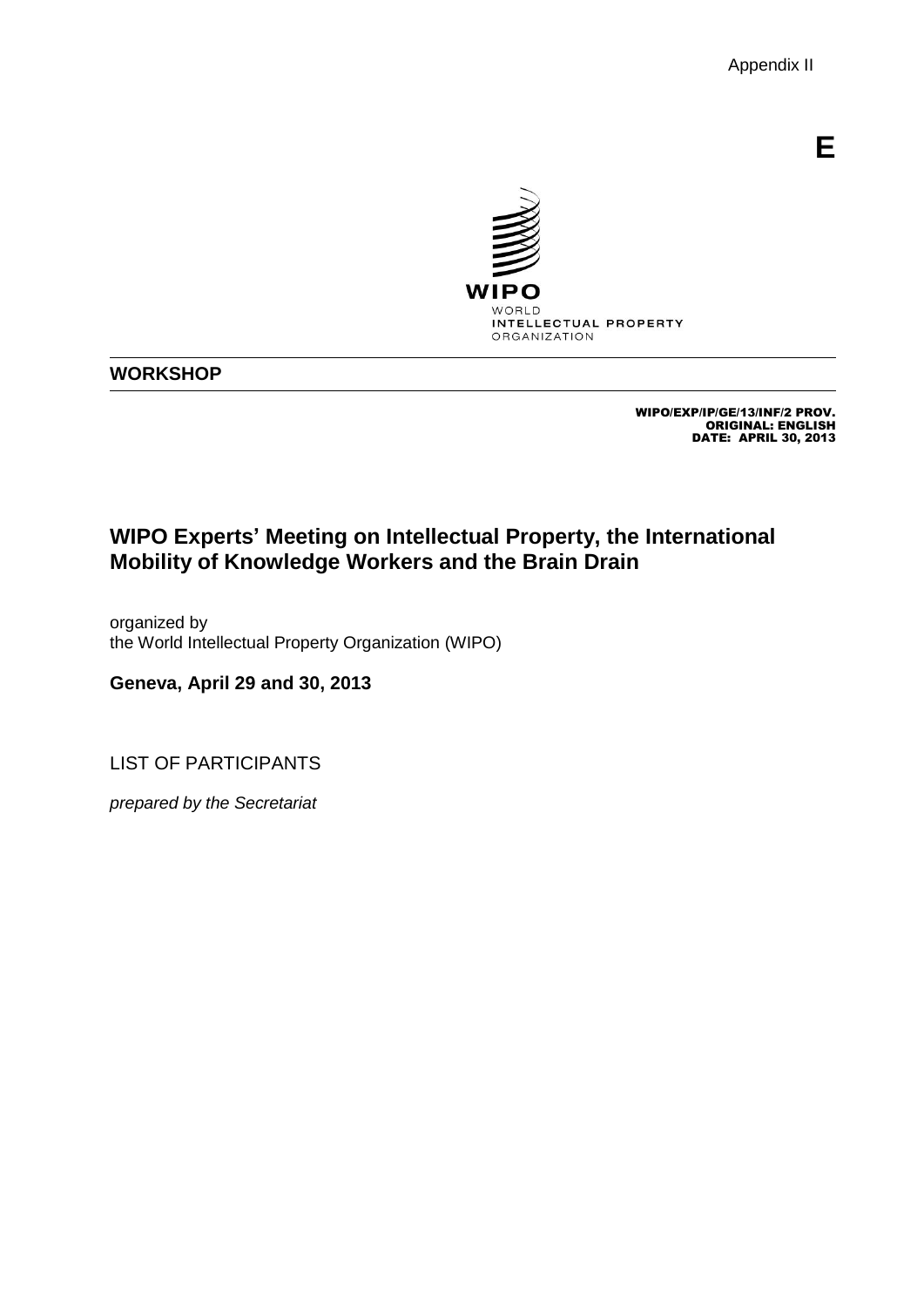#### WIPO/EXP/IP/GE/13/INF.1 Appendix II

#### I. INTERNATIONAL INTERGOVERNAMENTAL ORGANIZATIONS

#### INTERNATIONAL LABOR ORGANIZATION

Christiane KUPTSCH (Ms.), Senior Specialist in Migration Policy, International Labor Organization (ILO), Geneva

#### INTERNATIONAL ORGANIZATION FOR MIGRATION

Olivier FERRARI, Research Officer, Migration Research Division, International Organization for Migration (IOM), Geneva

Rudolf ANICH, Research Officer, Migration Research Division, International Organization for Migration (IOM), Geneva

#### ORGANISATION FOR ECONOMIC CO-OPERATION AND DEVELOPMENT

Theodora XENOGIANI (Ms.), Senior Economist, Directorate for Employment, Labour and Social Affairs, Organisation for Economic Co-operation and Development (OECD), Paris

#### UNITED NATIONS

Bela Hovy, Chief Migration Section, Population Division, Department of Economic and Social Affairs (DESA), United Nations, New York

## UNITED NATIONS CONFERENCE ON TRADE AND DEVELOPMENT

Igor PAUNOVIC, Economic Affair Officers, Division for Africa, Least Developed Countries and Special Programmes, United Nations Conference on Trade and Development (UNCTAD), Geneva

## UNITED NATIONS INDUSTRIAL DEVELOPMENT ORGANIZATION

Adnan SERIC, Project Manager, Private Sector Development, United Nations Industrial Development Organization (UNIDO), Vienna

#### WORLD BANK

Çağlar ÖZDEN, Senior Economist DECRG, Trade and International Integration, World Bank, Washington D.C.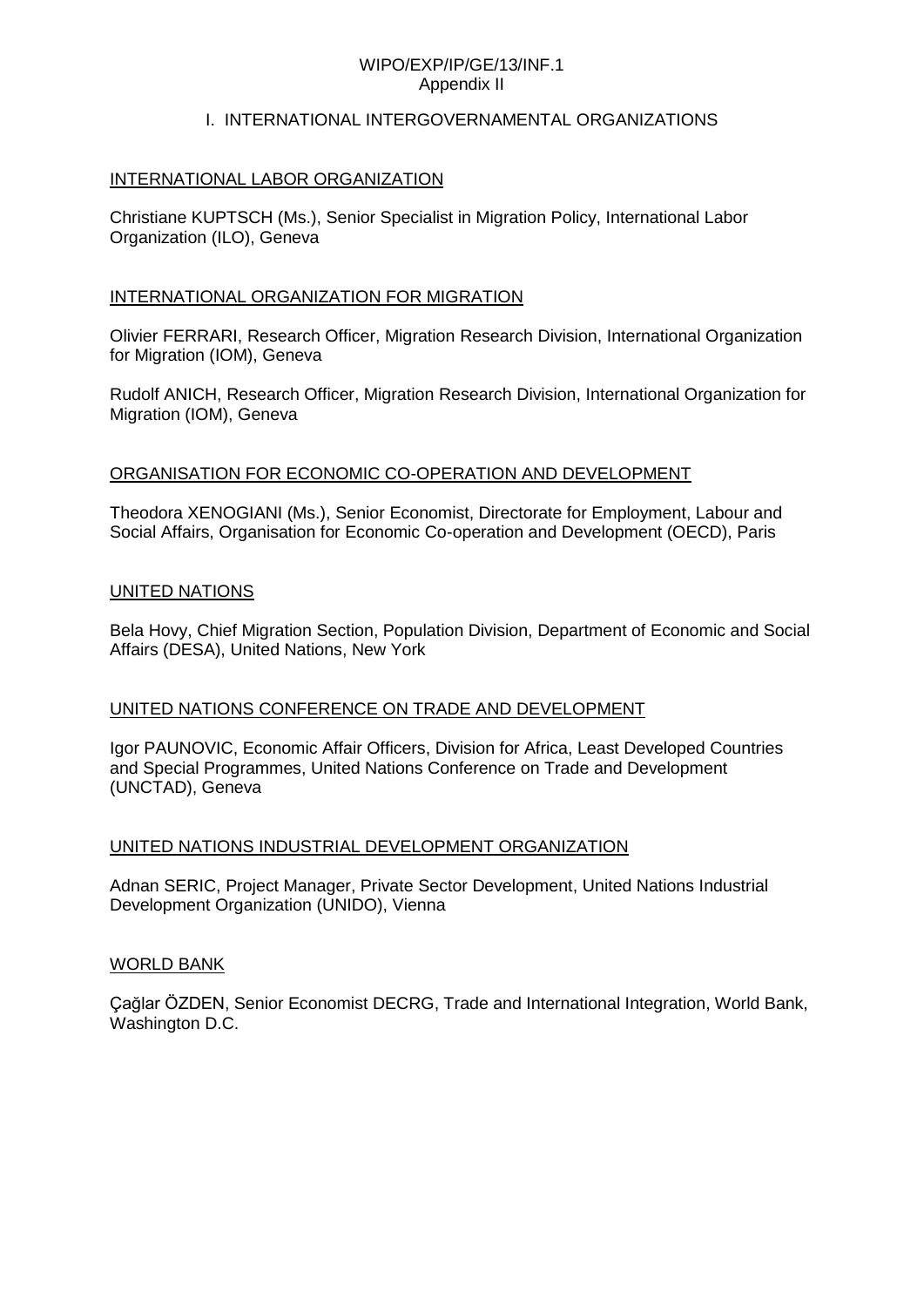## WIPO/EXP/IP/GE/13/INF.1 Appendix II, page 2

### WORLD HEALTH ORGANIZATION

Peter BEYER, Senior Advisor, Public Health, Innovation and Intellectual Property, World Health Organization (WHO), Geneva

### WORLD TRADE ORGANIZATION

Roberta PIERMARTINI (Ms.), Counsellor, Economic Research and Statistics Division, World Trade Organization (WTO), Geneva

## II. OTHER INSTITUTIONS

## BAR ILAN UNIVERSITY

Hillel RAPOPORT, Professor, Department of Economics, Bar Ilan University, Ramat Gan, Israel

## BOCCONI UNIVERSITY - CENTER FOR RESEARCH IN INNOVATION, ORGANIZATION AND STRATEGY

Gianluca TARASCONI, Database Architect, Center for Research in Innovation, Organization and Strategy, Bocconi University and Observatoire des sciences et des techniques (OST), Paris

## HARVARD BUSINESS SCHOOL

William R. KERR, Assistant Professor, Harvard Business School, Boston, United States of America

#### KOREA UNIVERSITY

Jinyoung KIM, Professor, Department of Economics, Korea University, Seoul

## UNIVERSITY OF CALIFORNIA BERKLEY

Bronwyn H. HALL (Mrs.), Professor, University of California Berkley, Berkley, United States of America

#### UNIVERSITY OF GEORGETOWN

François P. KABORÉ, Assistant Professor, Georgetown University, Washington D.C.

## UNIVERSITÉ MONTESQUIEU – BORDEAUX IV

Francesco LISSONI, Associate Professor, Université Montesquieu – Bordeaux IV, Pessac, France